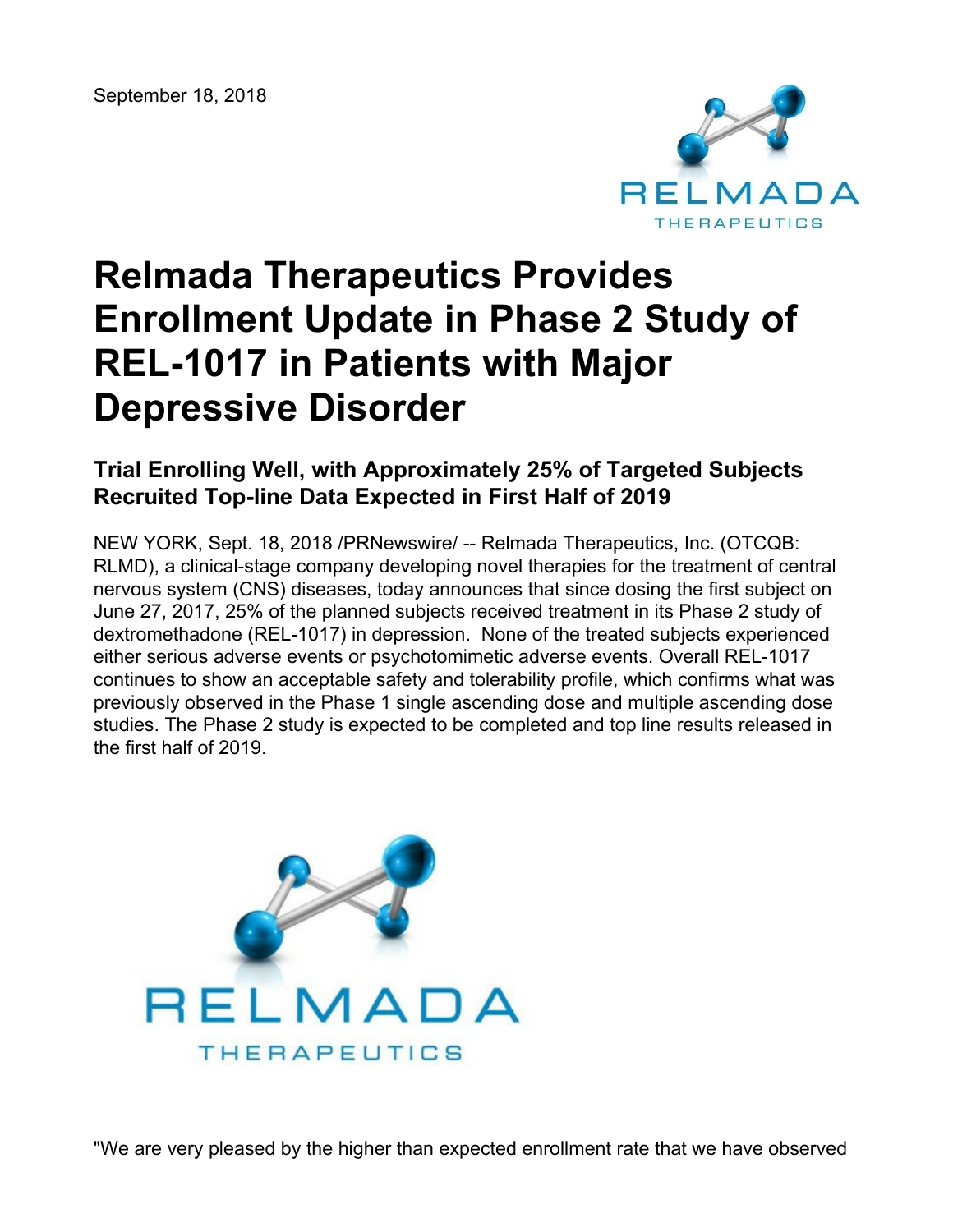so far and by the emerging safety and tolerability data" said Dr. Ottavio Vitolo, CMO and Head of R&D of Relmada Therapeutics. "Based on this positive initial enrollment, we continue to expect top-line data from this trial in the first half of 2019. The recent New Drug Application submission for esketamine nasal spray, a potential first-in-class NMDA antagonist and rapidly acting antidepressant, is an important achievement for this new class of antidepressant drugs. We believe that dextromethadone has the potential to be best-in-class as a once-a-day oral tablet without ketamine-like psychotomimetic side effects."

### **About the Phase 2 study of dextromethadone in Treatment Resistant Depression**

The Phase 2, multicenter, randomized, double-blind, placebo-controlled, 3-arm study is designed to assess the safety, tolerability, and antidepressant effect of REL-1017 at two doses (25 mg QD and 50 mg QD) as an adjunctive therapy in the treatment of patients diagnosed with major depressive disorders. Participating subjects are adults with major depressive disorder (MDD) who have experienced an inadequate response to 1 to 3 adequate courses of treatment with an antidepressant medication during the current episode. The study will enroll 60 subjects at approximately 10 sites in the United States.

#### **About dextromethadone (REL 1017)**

REL-1017 (dextromethadone) is an orally administered NMDA receptor (NMDAR) antagonist, which is active on the NMDAR ketamine binding site and has demonstrated an overall favorable safety profile without ketamine psychotomimetic adverse reactions in two Phase 1 studies. In preclinical studies, REL-1017 showed antidepressant efficacy and effects on neuronal activity similar to that of ketamine. The U.S. Food and Drug Administration previously granted Fast Track designation for dextromethadone for the adjunctive treatment of MDD.

#### **About Relmada Therapeutics, Inc.**

Relmada Therapeutics is a clinical-stage, publicly traded biotechnology company developing novel medicines that potentially address areas of high unmet medical need in the treatment of central nervous system (CNS) diseases. Relmada's lead program, dextromethadone (REL-1017), is an N-methyl-D-aspartate (NMDA) receptor antagonist. NMDA receptor antagonists may have potential in the treatment of a range of psychiatric and neurological disorders associated with a variety of cognitive, neurological and behavioral symptoms. For more information, please visit Relmada's website at [www.relmada.com](http://www.relmada.com/).

#### **Forward-Looking Statements**

The Private Securities Litigation Reform Act of 1995 provides a safe harbor for forwardlooking statements made by us or on our behalf. We may from time to time make written or oral statements in this letter, the proxy statements filed with the SEC communications to stockholders and press releases which constitute "forward-looking statements" within the meaning of Section 27A of the Securities Act of 1933 and Section 21E of the Securities Exchange Act of 1934. These forward-looking statements are based upon management's current expectations, estimates, assumptions and beliefs concerning future